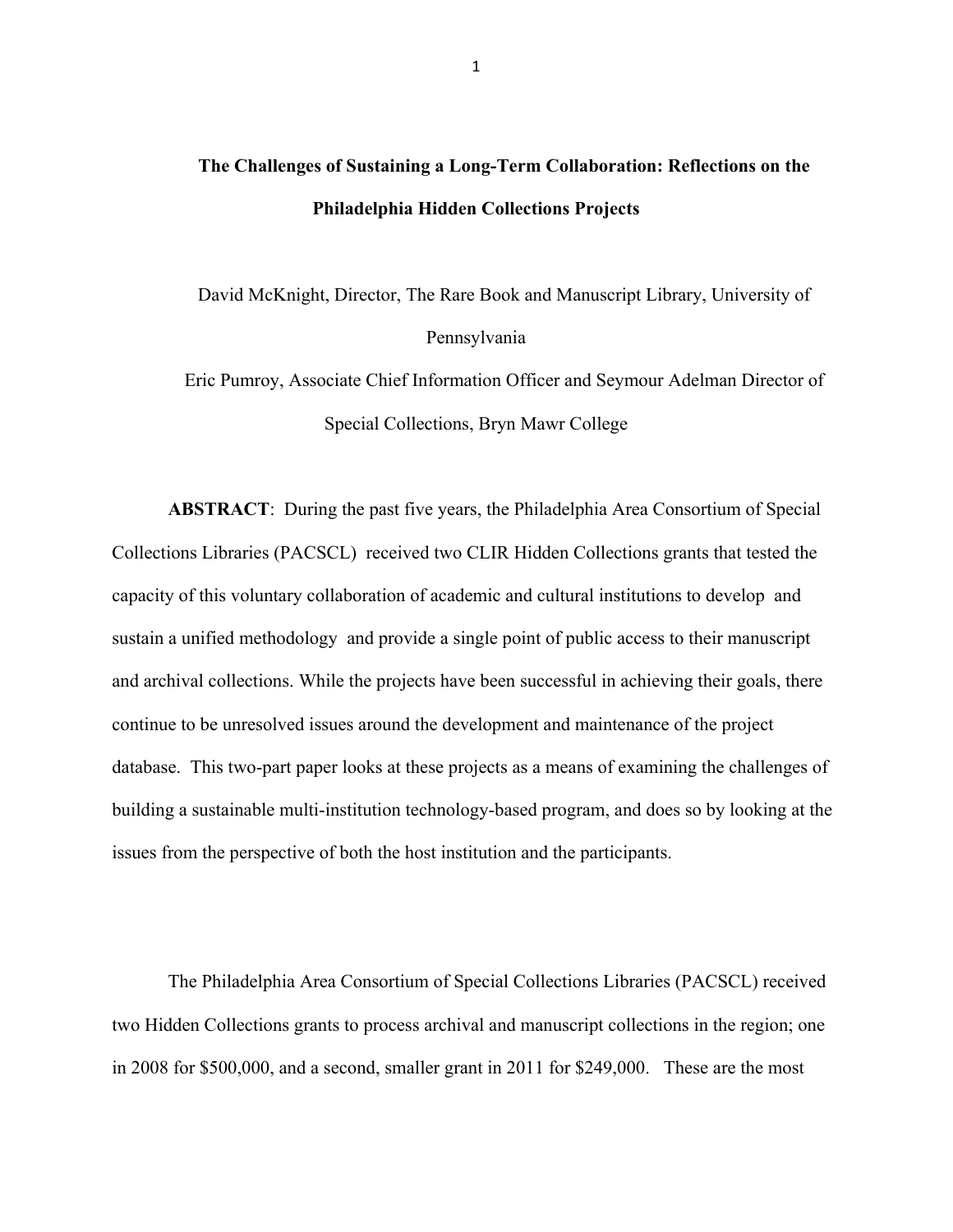recent of a long series of collaborative grant-funded projects that this consortium of 36 academic institutions, historical organizations and museums has received since its founding in the 1980s, including grants from the Pew Charitable Trusts in the early 1990s to address uncatalogued book and manuscript collections; a grant from the William Penn Foundation in the late 1990s to set up online catalogues for the smaller institutions in the consortium; and a grant from the Andrew W. Mellon Foundation in 2005 to survey unprocessed manuscript collections and identify priorities for further attention. This last project, which ended in 2008, served to identify most of the collections that were processed in the two CLIR grants.

The two Hidden Collections grants were highly successful in meeting their goals of reducing the backlogs of important unprocessed collections in the region, and in fact, they processed more than had originally been called for in our proposals. In the first grant project, 133 collections totaling 4000 linear feet were processed across 21 institutions. In the second, smaller project, 45 collections totaling 1685 linear feet were processed across 16 institutions, some of which had not taken part in the first project. In all, 178 collections totaling 5865 linear feet were processed, across 24 institutions.

As important as the processing was, it was only a piece of a larger and more ambitious plan to create a finding aids database that would provide access to all historical collections in the region. The University of Pennsylvania Library was in the process of setting up such a database for its own finding aids at the time we were developing the first proposal, and generously offered to expand it to include finding aids from PACSCL institutions. The proposal for the initial grant explicitly stated that the Hidden Collections project finding aids would only be the beginning point for the database, which we saw eventually becoming the critical site for research in the Philadelphia area. Seven years and two projects later, the database has become much richer, but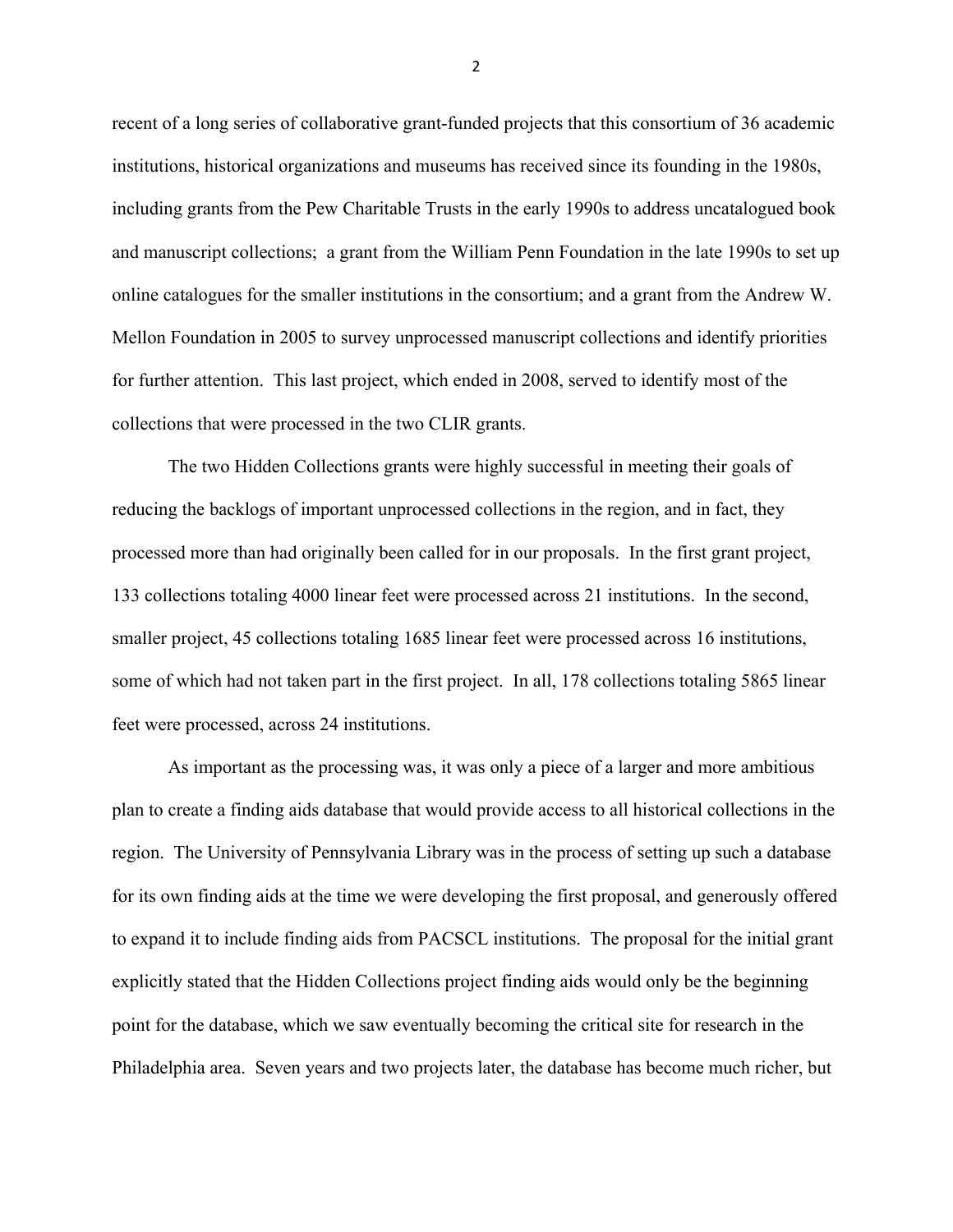the number of institutions that routinely add new finding aids to it is not as large as we had hoped. The purpose of this two-part paper is to look at this project as a test case of what it means to collaborate on a project that involves building and maintaining a technology infrastructure. The first part will look at how the database has been used and the factors that have determined institutions' level of involvement, and the second will examine the implications of a collaborative technology project for the host institution.

## **Part I: The Participants' Perspective**

In many respects, the finding aids database has been an impressive success. There are currently about 2800 finding aids in it, compared with the 178 finding aids created during the two Hidden Collections projects. Our great surprise is that the largest contributor is a program that did not exist when we got started: "The Hidden Collections Initiative for Pennsylvania Small Archival Repositories," funded by grants from the Andrew W. Mellon Foundation and developed and managed through the Historical Society of Pennsylvania. As of this spring, there are more than 900 finding aids from about 150 repositories represented in the database, and nearly all of these are collections that were invisible to the larger research community until the project and the database provided a way to catalogue and publicize them. The other major contributors are the University of Pennsylvania with more than 700 finding aids, the Hagley Museum and Library with 671 finding aids loaded just a few months ago, and then the rest of the PACSCL institutions, with about 500. It is this last group that I want to look at more closely, since PACSCL is the group that set the project in motion, and its members are the bigger institutions in the region, with professional staff, extensive historical collections, and missions to serve the research needs of scholars, students and the public. Several PACSCL members have contributed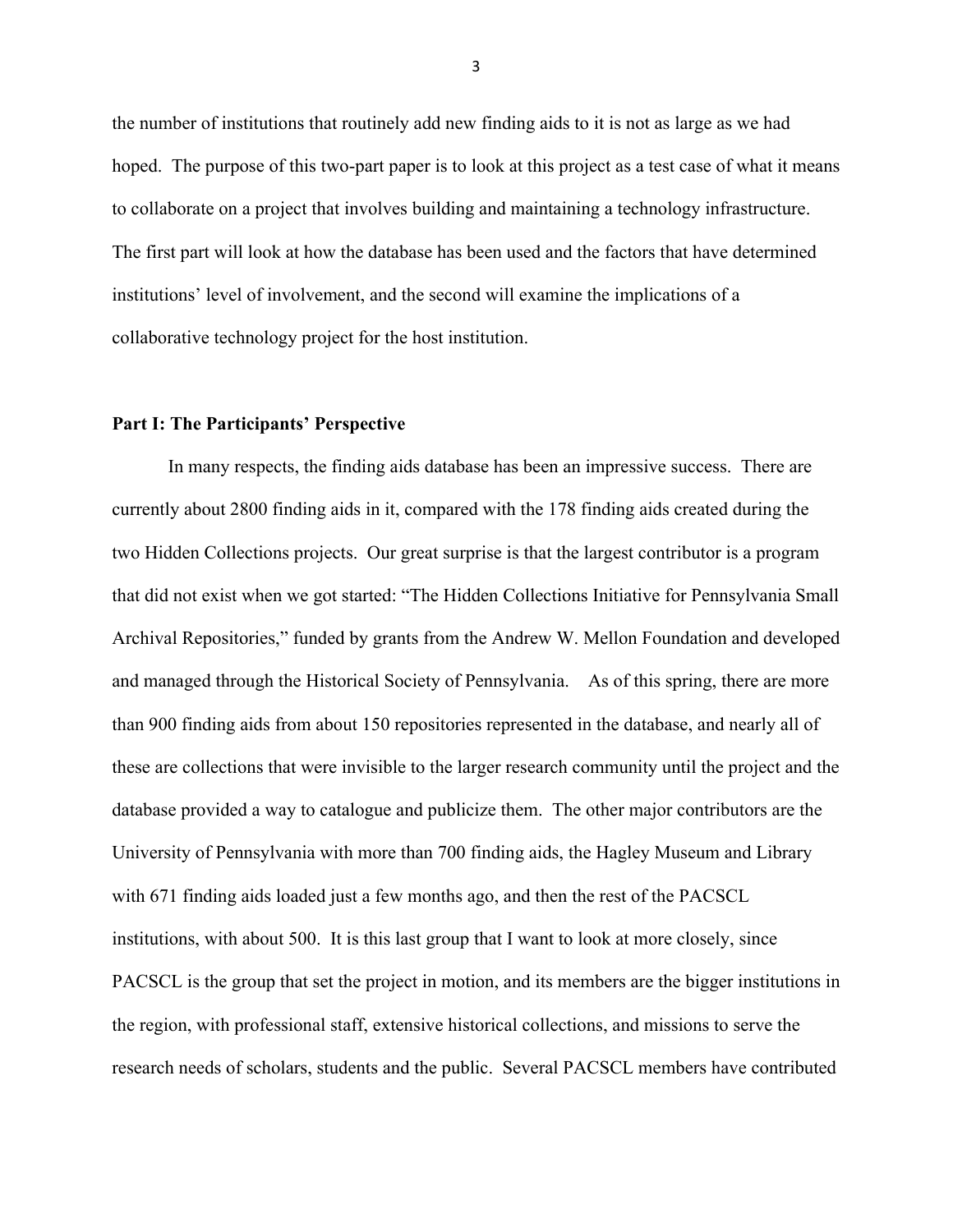significant numbers of findings aids, particularly Drexel, Haverford, Bryn Mawr, the Free Library, the College of Physicians, and the Hagley Museum and Library, which is a special case and will be discussed separately. But most others have not. We had expected different results. In a survey conducted at the end of the first project in 2012, 17 institutions or about threequarters of the participants, said that they were very pleased with the database and would continue to submit finding aids to it. In late 2014 and early 2015 we did a follow-up survey of all PACSCL members, and of the 17 respondents who had participated in the CLIR grants, 8 said that they planned to continue reporting (for the most part, the ones that have been reporting), and 8 said that they were uncertain.

The reasons for the uncertainty and lack of continued submissions vary with the institution, but most of them come down to issues with technology. The way the system works is that an institution creates a finding aid using Archivists Toolkit, and then uploads the finding aid to its own web server where Penn's automated harvester finds it and loads it in to the Finding Aids Database. Several of the smaller institutions reported a lack of IT support which makes running Archivists Toolkit and uploading finding aids difficult. Others have had to deal with institutional IT policies that have blocked access to the harvester. There are also problems with the database itself that have held institutions back from loading finding aids, particularly in the way it requires collection numbers to be formatted. And finally, a few institutions' finding aids were dropped from the database when the institutions' websites moved and the harvester could no longer locate their finding aids. None of these problems is insurmountable, but solving them requires time, attention and in some cases, money.

The finding aids database was always intended to be for all collections in the region, and not just for those institutions that participated in the Hidden Collections projects. The recent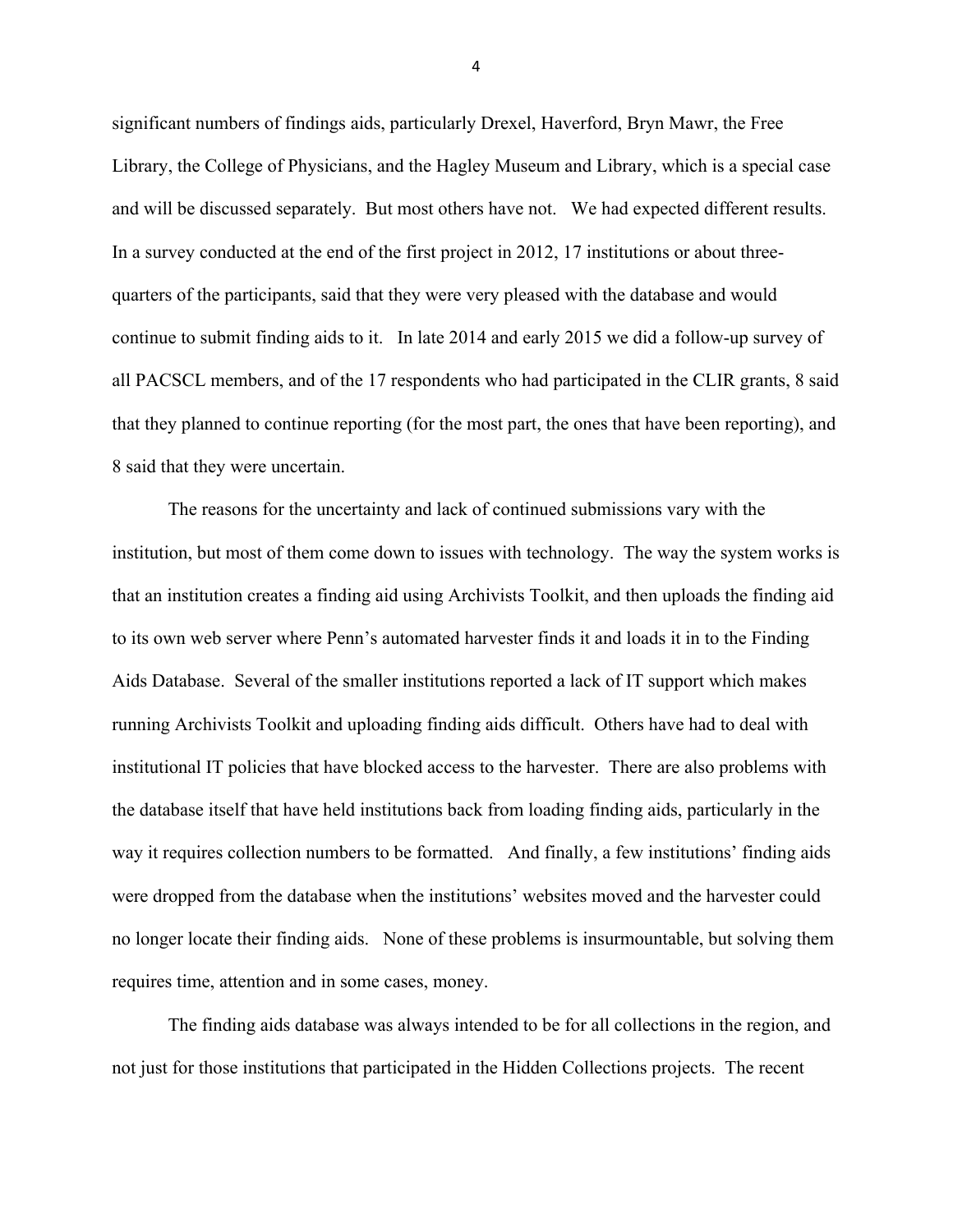survey was sent to all PACSCL members as a way of capturing how, or if, the non-Hidden Collections institutions were thinking about the database. These institutions did not sit out the two PACSCL projects because of opposition or lack of interest, but rather because the projects had been based on the results of the earlier Consortial Survey that ranked the research values of unprocessed collections in the region. As a consequence, the institutions that had been able to process their most important collections on their own did not have collections that qualified. A number of major institutions, such as the American Philosophical Society and Swarthmore College's Friends Historical Collections fell into this category. Other institutions had important unprocessed collections but they fell outside of the Philadelphia subject focus of the grant projects. Because these institutions had not been involved in the Hidden Collections grants, they had not given much consideration to the finding aids database, and in fact, several had not realized that contributing their findings aids was an option. Several reported that they would be interested, but would need advice on how to go about it. While these are only a handful of institutions, the responses indicate a continuing interest in using the database as a way of improving access to collections.

One of these institutions, the Hagley Museum and Library, on its own initiative contacted Penn about loading its finding aids on to the PACSCL site a few months ago, and its finding aids now constitute nearly a quarter of the finding aids there. The Hagley's decision came about as an offshoot of a larger project to create its own EAD finding aids database using the open source software XTF, developed by the California Digital Library, a site that is now up. Once the finding aids were in their own database, it was a relatively straightforward matter to make them available to the PACSCL site as well. At this point the benefits of having their finding aids in the PACSCL site isn't clear since they have only been there for a few months, but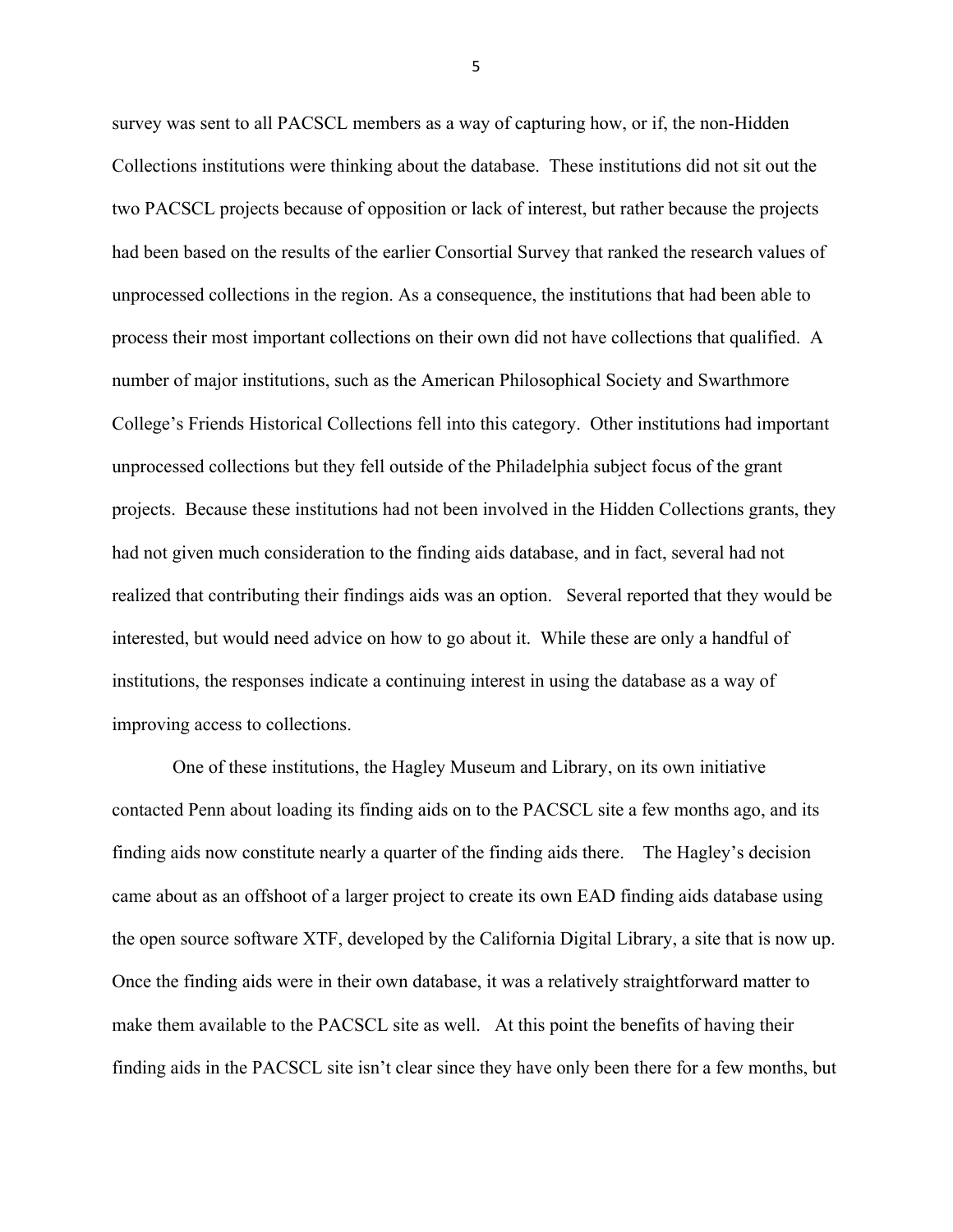as Library Director Erik Rau reported, they thought that it was important for their finding aids to be findable as part of a larger regional collection and exposed to a wider population of users.

While there is interest among most PACSCL institutions in seeing the finding aids database succeed, the database is nonetheless a low priority for them. Most institutions have their own ability to mount finding aids so that they are findable through web searches, so adapting their practices to make their finding aids conform to the database standard and putting energy into addressing technical barriers is not seen to be a good use of limited staff and resources. It is hard to argue with this point of view since it is not clear what difference the database has made to the institutions whose finding aids are there, or indeed, if many potential researchers are using it. In part this may be an issue of critical mass; the richer the database becomes, the more essential it will be for researchers working in the Philadelphia region and consequently the more importance institutions will attach to participating. It also has to be actively promoted, both to people doing historical research and internally within PACSCL.

Which leads us to institutional structure. How does a voluntary organization develop, maintain, and promote an ongoing project that depends upon a robust technical infrastructure. For this program, the answer has been that we rely on one of our members, the University of Pennsylvania Libraries, to handle nearly all of the work and nearly all of the costs. Penn provides and maintains the hardware, manages the software and the design of the site, and assigns a regular staff member in Special Collections to troubleshoot problems and advise PACSCL members. The staff person, Holly Mengel, was also the director of the first PACSCL CLIR grant, so she knows the system well and is deeply committed to its success, but nonetheless, Penn is paying all of her salary, not PACSCL. Neither PACSCL nor individual PACSCL institutions provide financial support to help Penn maintain the site, and there is not a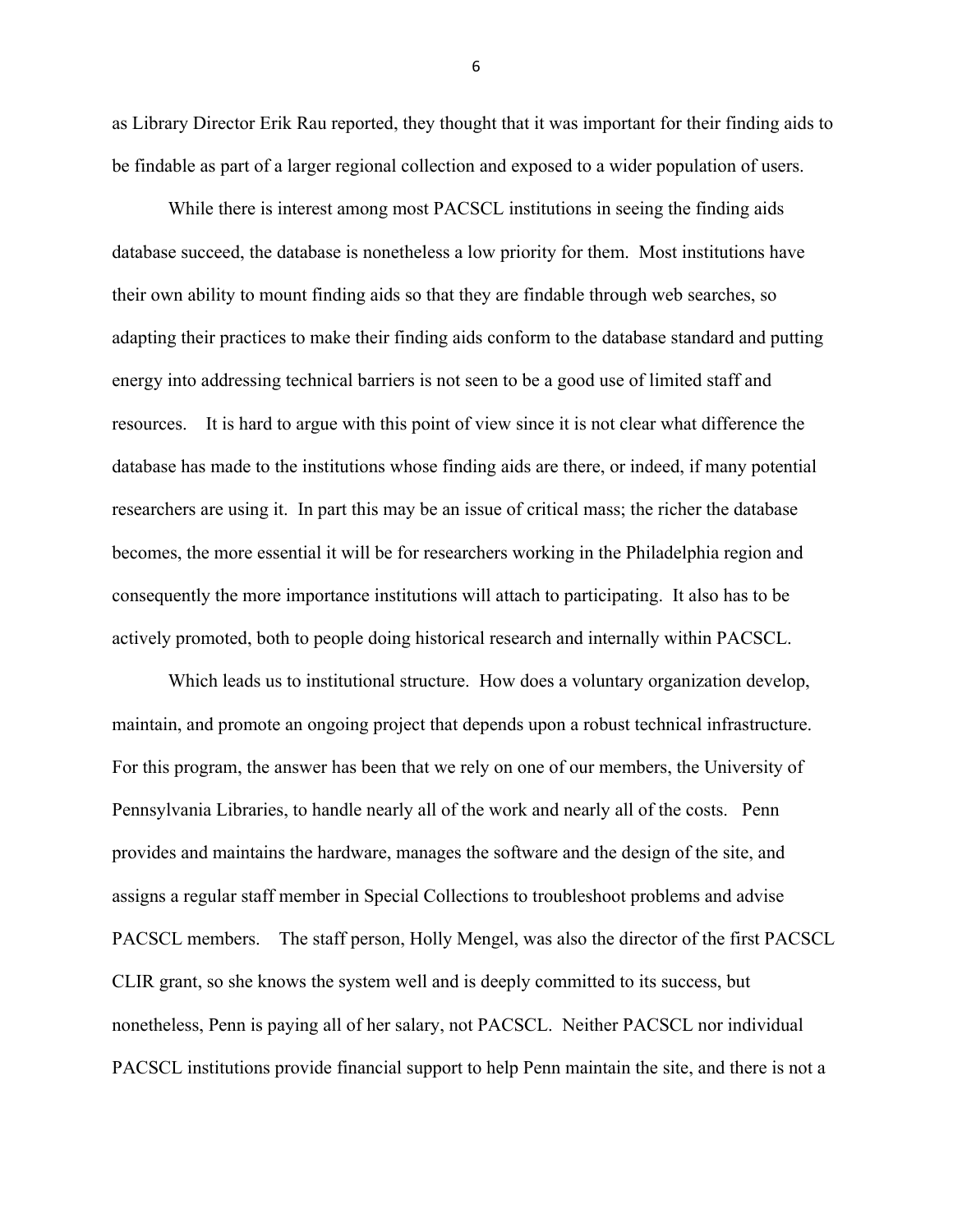formal PACSCL advisory group to help with policies, troubleshooting, and promotion for the site, although there are individuals within PACSCL who Holly has been able to call on for assistance.

PACSCL has been extraordinarily successful over the last thirty years at raising money for projects with limited duration, and these projects have had an enormously positive impact on the condition of historical collections in the region. But it is no longer enough just to catalogue and process collections, something we have gotten very good at doing over the years. If the cataloging, processing and, now, digitization work is going to be useful for our publics, we also need to figure out how access is going to happen, and that means some form of technical infrastructure. Right now the institutions with enough resources are building those structures individually, and because of the needs of their institutions and users, this is entirely understandable. The problem remains that many of PACSCL's members are independent cultural organizations that struggle with managing an IT infrastructure that is increasingly complex, and yet also increasingly essential for making their collections visible to the larger world. In the long run, if not immediately, making alliances with better-resourced institutions is becoming essential. And for the non-PACSCL members, the 150 historical organizations whose collections are in the finding aids database because of the Historical Society of Pennsylvania project, their collections will only be visible if they can partner with bigger players. Even the wealthier institutions are not always able to draw on IT support in the way that they would like. Institutions with large IT departments also have large IT needs that can absorb all of the available energy, leaving limited IT support for special collections work. Finding ways to leverage developments at any one institution so that many more can benefit, in the way that we have done with the finding aids database at Penn, looks like a sensible way to operate.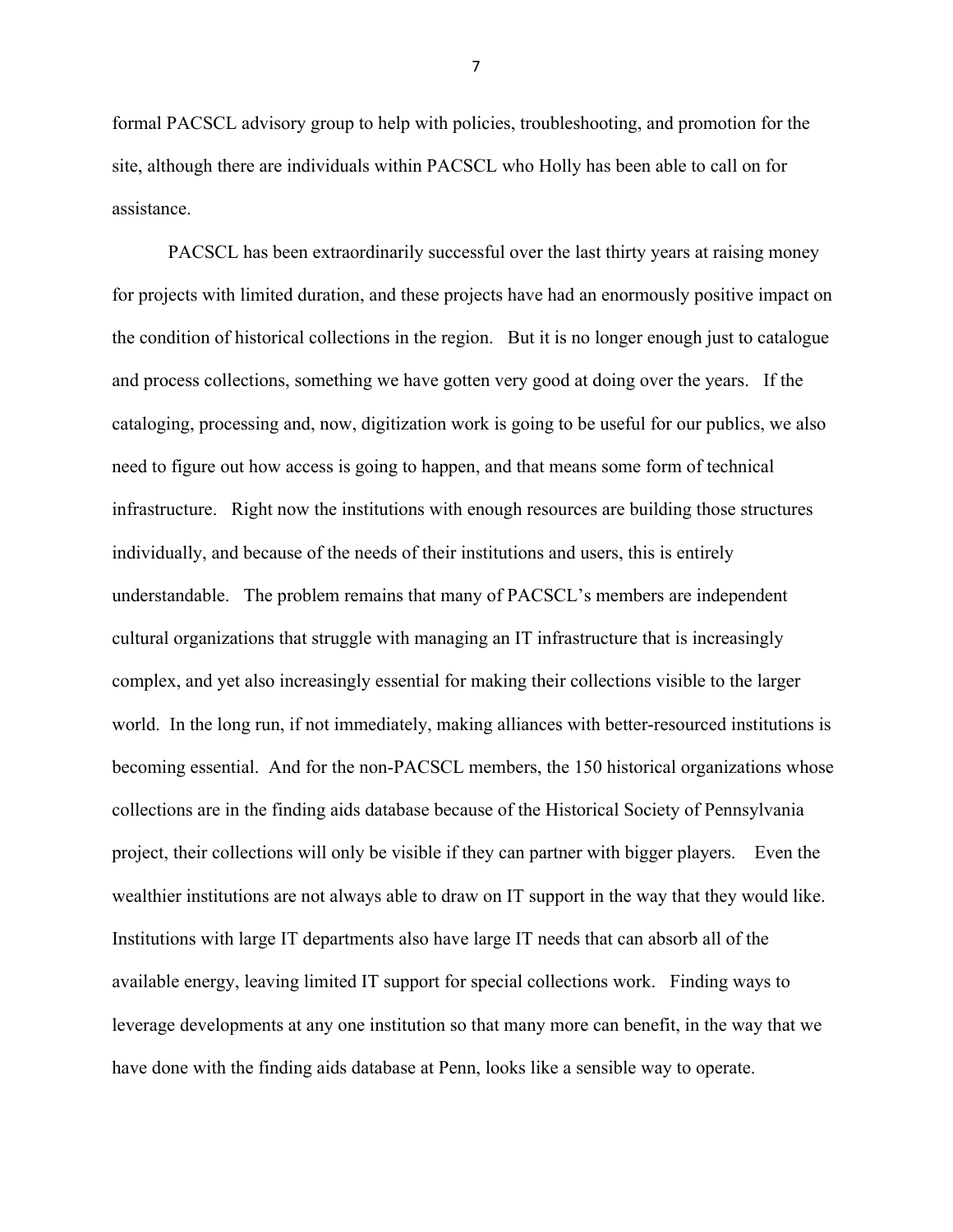The challenge will be to find a sustainable mechanism for building a technical infrastructure in an environment of mostly private independent institutions, and without the kind of publicly-funded institution, like the California Digital Library, to provide continuity and leadership. Depending on the public service ethic of a few of the larger institutions, especially Penn, has worked reasonably well, but it leaves all of the participants dependent upon Penn's decisions and priorities for the maintenance of a system that many of us are coming to depend upon. Finding ways of providing financial support to Penn seems only fair, but also risks putting Penn in the uncomfortable position of being a vendor. The more money involved, and the more reliance other institutions place in the system, the more likely that our very informal, low-cost arrangements will need to be replaced by Memoranda of Understanding and Service Level Agreements. These might be important improvements for the long-term health of PACSCL, but they will also be a major change from the hand-shake agreements that we have operated with in the past. It also only seems fair and wise for PACSCL institutions to find a way of taking a more active role in overseeing, troubleshooting, and promoting the finding aids database. The support structures that were put in place for the grant projects have now gone away, so reconstituting them in a sensible, sustainable way seems to be the next order of business.

Finally, and not to be forgotten, are our users. Philadelphia is an extraordinary cultural center, with treasures spread among some of the country's oldest and most distinguished institutions. This wealth of cultural institutions also means that collections are dispersed across the region, making the task of locating all of the relevant sources on a topic a daunting one for people doing research. The Philadelphia region is full of situations where family papers are split among several institutions, or records of organizations that dealt with similar social, cultural and political issues are housed in different repositories, or documentation on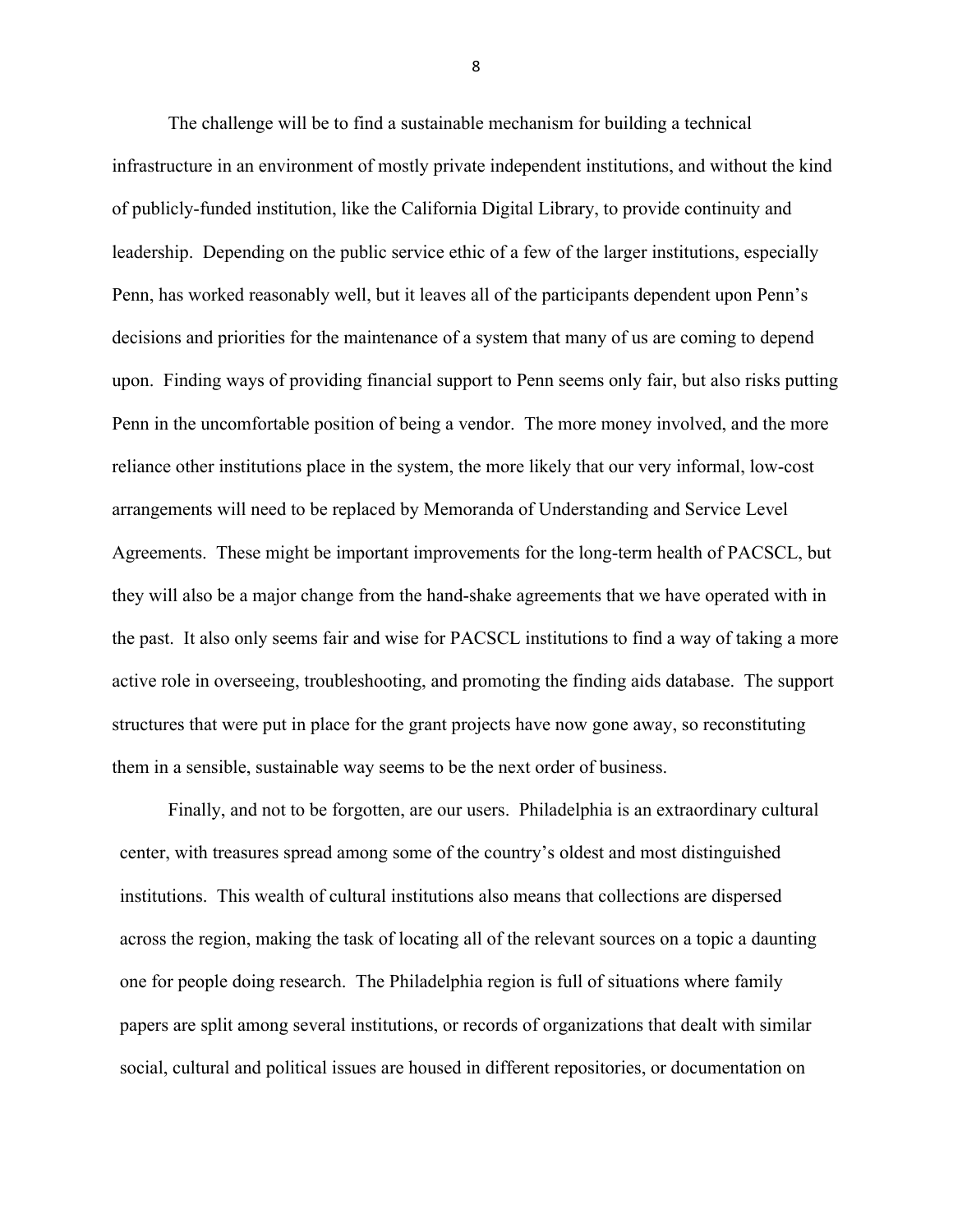neighborhood and community life is found in numerous and often unexpected locations. It is true that much of this documentation could be found through web searches, but not as efficiently and not with the detail and nuance that a regional database can supply, particularly for researchers interested in social issues where proper name searches are less productive. For our local users, including the numerous college and increasingly ambitious high school students, a regional database has the potential to encourage more ambitious and comprehensive research by revealing avenues to sources that would otherwise have remained obscure. The Hidden Collections grants have given Philadelphia institutions the opportunity to create an exceptionally useful tool for scholars, students and the public doing historical research in the area. Our challenge now is to find a way of erecting an organizational and financial structure to keep it going.

## **Part II: The Institutional Host's Perspective**

Eric has amply described PACSCL as a "coalition of the willing" and the issues related to managing a large collaborative project of participatory members of the consortium. What I would like to discuss in this short paper are some of the issues related to the pros and cons of administering such a project from the perspective of the "host institution." In this instance my own institution: The University of Pennsylvania Libraries.

Before doing so, I would like to preface my remarks by citing another example: The Digital Scriptorium. Unlike PACSCL, the Digital Scriptorium is a national consortium of academic libraries who have chosen to contribute selected digital images from each institution's collection of Medieval Manuscripts. There are currently thirty-six members of the consortium. What differentiates the Digital Scriptorium from PASCL is the fact that it does have an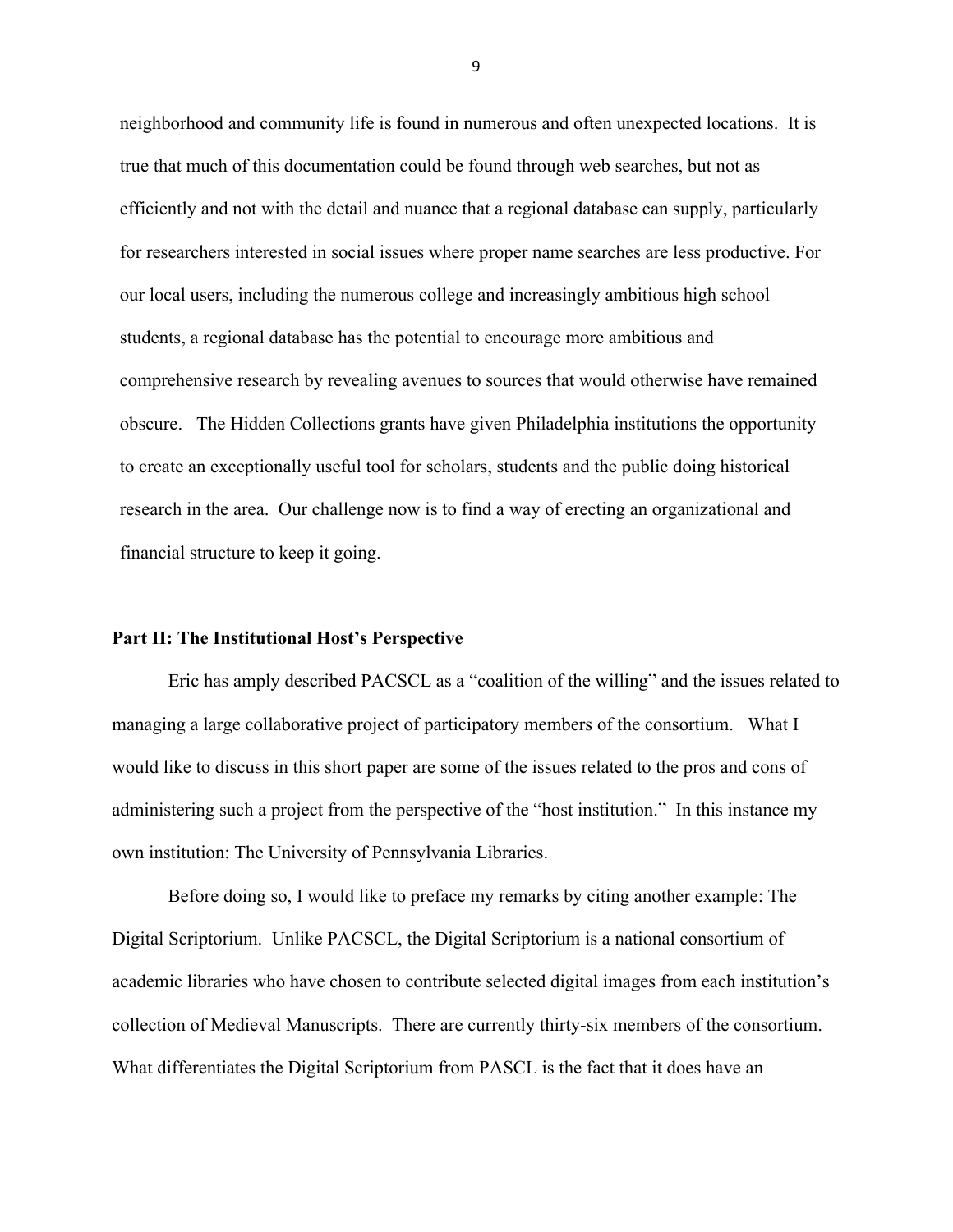institutional host: The University of California Berkeley Library. Without going into great detail, the Digital Scriptorium (DS) began its existence at Berkeley in the late 1990s; however, when the DS's Executive Director, Consuelo Dutschke relocated to Columbia University the project moved with her including the digital assets and the DS database. In 2010, Columbia University Libraries made it clear that it was no longer willing to host the Digital Scriptorium. With the news that Columbia was abandoning the DS, there was shock and disappointment, especially among the members of the Executive Committee, of which I was a member. Although Columbia was bidding farewell to care and feeding of this noble primary source digital collection, there may have been a sigh of institutional relief. But the Library was willing to continue to underwrite Consuelo's salary on a part-time basis so that she could devote her time to the directorship of the DS.

After a two year search, the DS Executive Committee reviewed several offers to host the DS project, its database and digital images. The winner was Berkeley. Thus the project which was launched at Berkeley with NEH funding was now returning to Berkeley as the technology host without funding and the curatorial center of the project remains at Columbia. Like other long term Digital Humanities, the DS is faced with long term technology maintenance issues: uploading new data, web development, database issues and data storage, among others. As technology host, Berkeley like other institutions, has off-loaded the cost of maintaining the DS site by charging the DS membership with a twenty-five thousand dollar annual fee. Based on a set of standard metrics, each member of the DS pays annual fee towards the upkeep of the DS database.

Although the DS has a technology host, what the DS has found difficult is to establish itself as a 501 (c) 3 organization. This makes it nearly impossible for the DS to apply to accept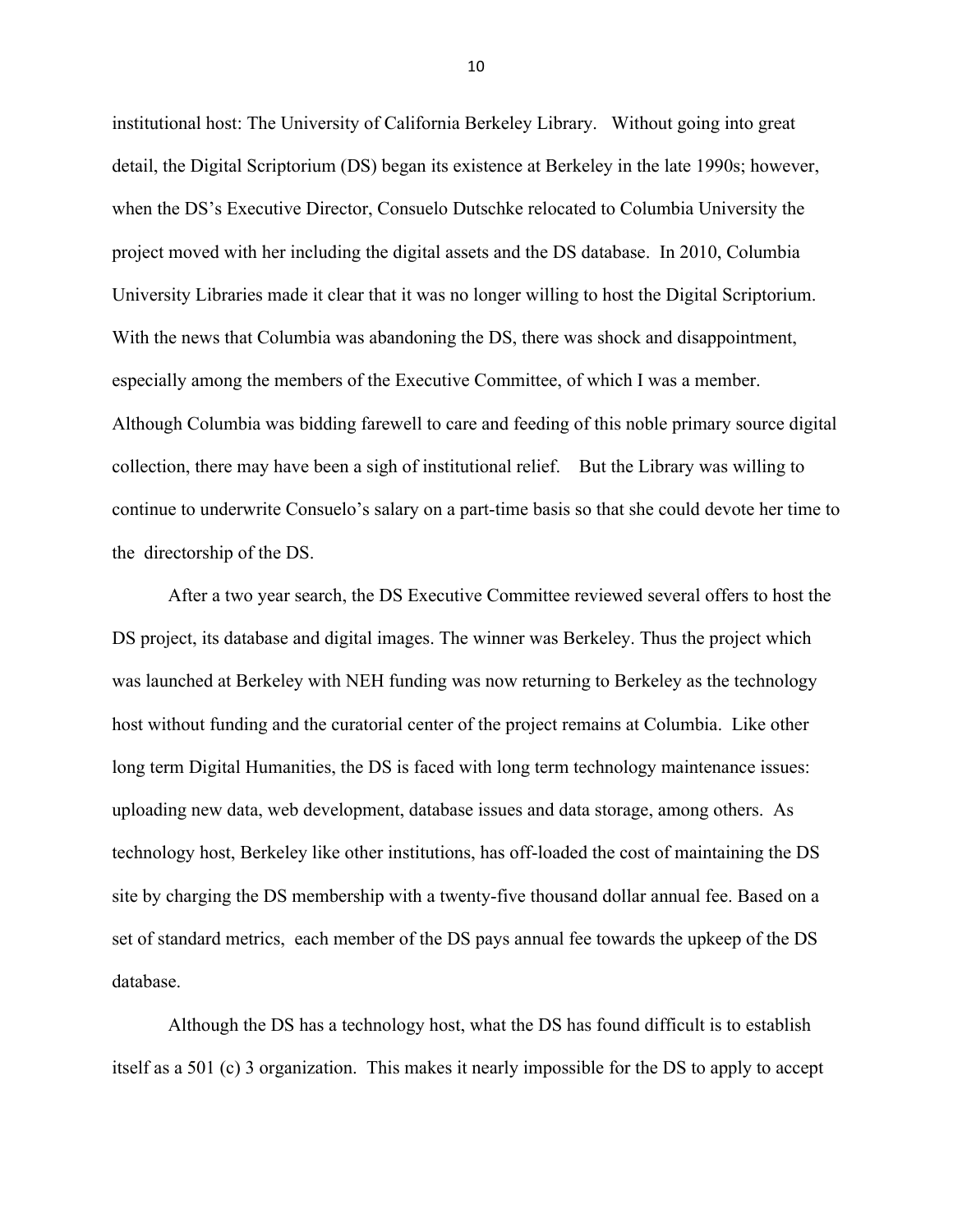gifts or apply for grants. Thus the DS is in a state of limbo. Affiliated with two institutions and yet apart. PACSCL is in a similar situation; more, importantly the consortium, does not have 501 (c) 3 status and is not grounded within a specific institution. Given this situation, it is necessary for a PACSCL member to volunteer to serve as home institution for the grant. So if you look at the awards for the 2008 and 2012 PACSCL CLIR grants, the awardee is not PACSCL but rather the University of Pennsylvania. UPenn Libraries was a founding member of the Philadelphia Special Collections Consortium. UPenn is, if I may say, modestly, among the largest and better resourced institutions in PACSCL. With that said, at the time that PACSCL was planning to submit its initial application, I volunteered to inquire to see if UPenn mght serve as institutional host both for the grant itself; and provide the infrastructure for supporting the project team for the duration of the project. Penn Libraries' Vice-Provost and Director of Libraries, H. Carton Rogers endorsed the notion of Penn Libraries serving in both capacities to support the first CLIR grant and, in turn, the 2012 CLIR award. What does institutional support actually mean?

First it meant that Penn Libraries would serve as the 501 (c) 3 institution which submitted the grant application on behalf of the consortium. During the application authoring process, Penn's role as host institution was clearly defined according the following criteria:

- Project Oversight
- Administrative Support
- Human Resources
- **Infrastructure**
- Technology

It should also be noted that the Project Managers for both grants were not only hired as University of Pennsylvania employees, (as were the graduate student processors), but they were also expected to report regularly to the PACSCL board regularly. In terms of project oversight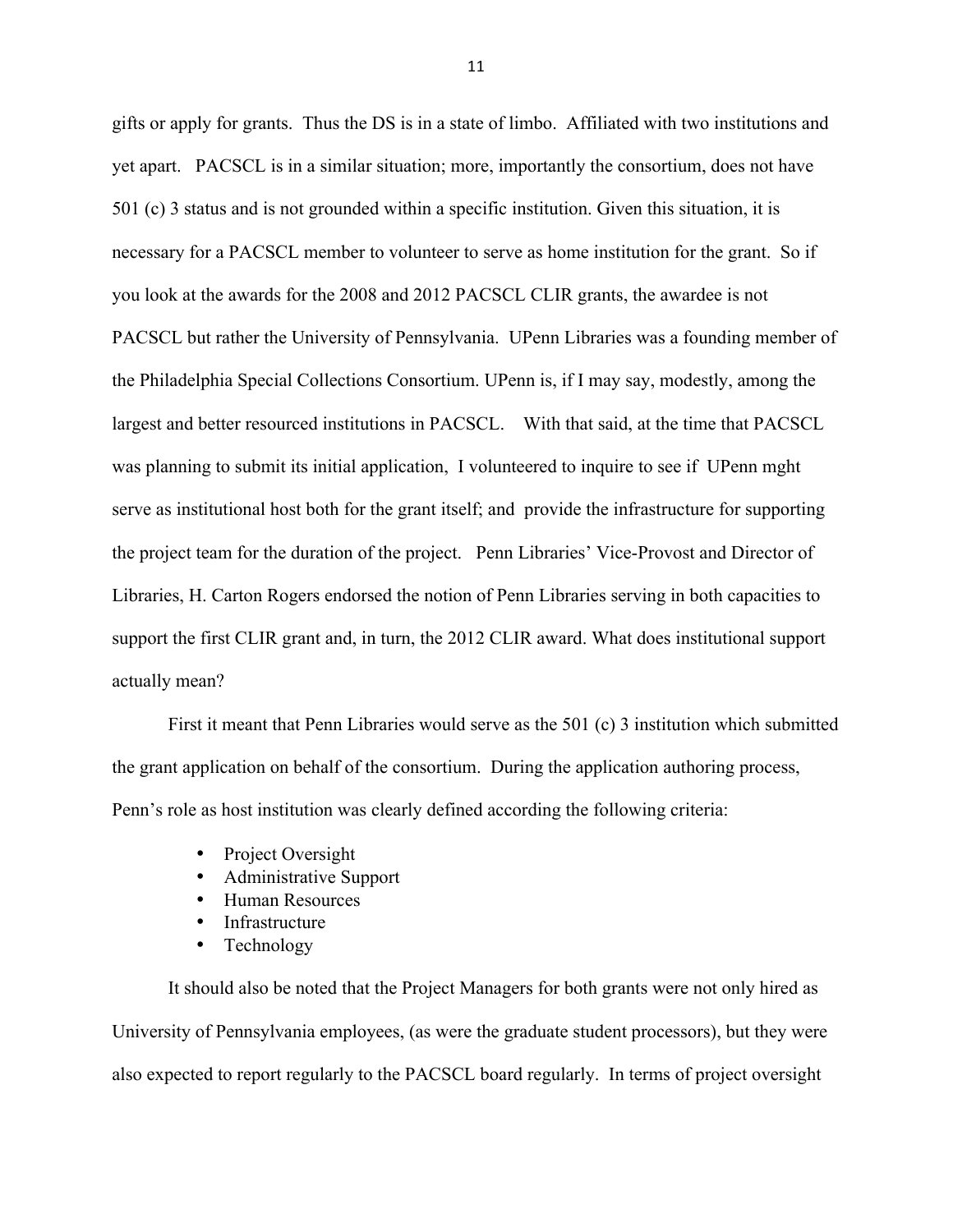in the case of both CLIR grants there were two Principal Investigators, one representing PACSCL and the University of Pennsylvania Libraries.

It should be noted that PACSCL was very fortunate in hiring project two managers who were exemplary. Reminding them that PACSCL and Penn's reputation was dependent upon the successful completion of their respective projects, of course was never necessary.

Institutional support meant more than just providing office space, lights, heat, an internet connection, a photocopier and office supplies. These were included in the "cost-sharing" portion of the project budget. What was not included was the time of Human Resource staff who assisted with the posting of jobs; dealing with payroll issues. This holds true for the Library's business office which actually managed the monetary grant and generated the financial reports for inclusion in our interim and final reports.

While finding offices in a building with few free office spaces for staff proved challenging but not insurmountable; the one issue for which Penn, (and I will confess that we did not participate in the grant project for processing our hidden collections), was technology. Apart from buying project laptops, setting up phones and computers or moving phones and computers (during CLIR I the project staff were relocated to another location in library due to construction here on the sixth floor of Van Pelt Library), technology proved to be the most demanding aspect of these projects.

Penn had implemented its Digital Library Application to search, retrieve and display XML-encoded data, and through it, the Library's technology unit had implemented a Penn EAD repository. Extending the model to the PACSCL project with twenty participants as opposed to Penn's three separate units was perceived by the Library Information Technology group as an opportunity to develop the library's digital library technology staff. It should be noted that in